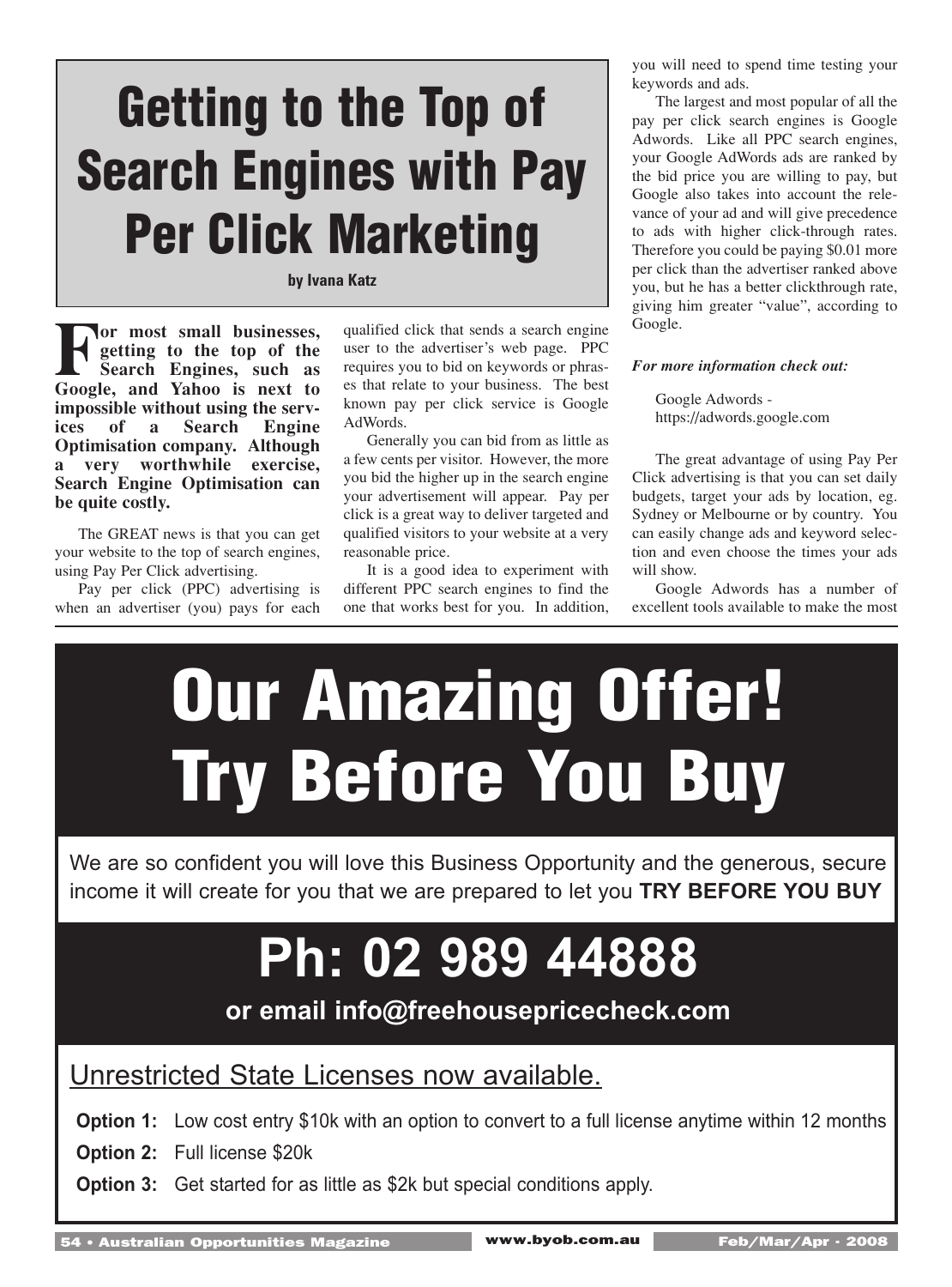## Can you make \$8,600 a month and have the perfect lifestyle with your own Information & **Consulting Business**

#### It really is possible. We have earned as much as \$3,200 a day working from our home with just one casual employee!!\*

#### Earning up to \$1,100 a day can be Easy!

Imagine this. Next Monday morning instead of going straight to work, you drop by the post office, and mail 1,000 letters. And then you take a break. Because mailing those letters is all the work you do to boost your income possibilities by up to \$5,500 per week.

Sounds like a fantasy? Well, it isn't. It is the Information & Consulting Business and we have experienced what it feels like to mail 1700 letters . . . and get over \$36,000 in sales in less than a week from just one project. (Our total sales from that mailing were almost  $$100,000$  within a month)

The key to earning up to \$100,000 a month in this business, is to develop a loyal client list, market excellent products and offer good customer service. In fact, we found that this is the one business where as you get better, you make more and more money by working less and less. Unlike normal businesses where you usually have to work harder and longer to make more money.

Mind you lots of conventional businesses make a lot more than \$ 100,000 a month. The difference is that in a **Home based Information** & Consulting business you actually get to keep a lot of what you make. (Profits can be as much as 37.4% of sales after wages and all expenses) Your fixed costs are kept to a minimum and most of your expenses are related directly to the number of sales you make. You'll even be happy paying tax each year, because the more tax you pay the more you know you've made. It's not surprising people are saying operating a home-based direct mail business is the ultimate way to earn an income in the year 2000 and beyond. The advantages are many.

- You can apply the Information & Consulting and sales techniques to any business or product idea you have.
- You can operate this business from anywhere in the world.
- You don't need employees, retail store or office space.
- You don't have to invest in a large inventory.
- There's no upper limit to the income you can make!
- And, the whole operation can be put on **auto-pilot**.

All of which means you can spend more of your time with your loved ones, travelling the world, or just enjoying the *good* life. (And few other jobs or businesses offer you that!) We worked from a 9.25 acre property surrounded by tall trees, the odd kangaroo or horse and sounds of birds and nature. We have a brand new office in our home. Recently we've taken one month off to travel to the UK and New Zealand.

#### **The Secret Behind the Success**

The 2 secrets behind developing successful business like this are - 1. Finding the right products to sell (a product that people want and is profitable for you to sell - the right margins) . . . 2. Having an effective way to reach the people who want to buy these products. (marketing systems, ads and letters) Unfortunately most people either end up with the wrong product, one that appeals to the wrong market, one with too small a profit margin, or one that is difficult to sell. And that's why they fail.



Peter Sun - "A few years ago I was making muffins. Now we have a Information & Consulting business.'

But we may help you eliminate some of those problems with one of our unique MWP coaching programs. MWP stands for "Millionaire With A Purpose" because we believe that unless you have a worthwhile purpose to make a difference, not only in your own life, but in the lives of others around you, any money you make will be an empty victory. Here's what's involved . . .

I. The Products - We can supply you with the reprint and duplication rights to high quality proven products that appeal to the entrepreneur, business and business opportunity markets. These products include books, how-to manuals, special reports, CD's, DVD's and other materials packaged together to give your customers a variety of high perceived value products.

2. The Right Profit Margin - So that you make maximum profits, you can also get the reprint and duplication rights to products you can sell on their own or to add to your own range of products. You own the products, and you make all the profit from each sale you make. There are NO further payments to us - even if you sell a million copies!! Products that cost \$30-\$50 to produce can sell for up to \$500 and more!!

3. Marketing and Business Plan - You'll get a business plan to use as a guide for your new business. Plus we show you sample display and classified ads, direct mail letters, telephone sales scripts, and other materials you can use as models to adapt and use for creating your own sales and marketing materials. (the most important part of the business) Use these as a starting point, until you have learned to develop your own.

4. Sales Support, Training and Instructions! To assist you in getting your direct mail projects off the ground, you can get video and written coaching for setting up and running a mail-order information business. Live telephone coaching and support. Samples of sales procedures, forms and manuals you may want to model to make your business easier. Up to 5 days of training as well as 12 months of on-going telephone coaching.

Will you succeed in the Information  $&$  Consulting business?? Maybe you will, maybe not. We freely admit that not everyone succeeds in this business. There are lots of variables. Such as, how much time and effort you put into it, what you decide to sell, how you'll sell it and what products you get started with. And we certainly can't guarantee you'll make \$8,600 in your first month. However, success and financial independence are certainly possible for those willing to put in the time, effort and persistence in learning how to make this business work.

#### **Limited Applications are now accepted.**

If you've been looking for a new home-based business future which has low overheads and high profits. This could be it. To get started on the road to success, call today for a free information package and CD. We are looking for professionals or serious business people in Australia and Master Distributors for New Zealand and Asia. And yes, there is an investment of time and money required for these programs. For full details, call the Better Business Institute today on . . .

#### Phone: 1 800 066 979

(Local call charge only, phones open 7 days/24 hrs)

\* your results will vary. Not everyone succeeds